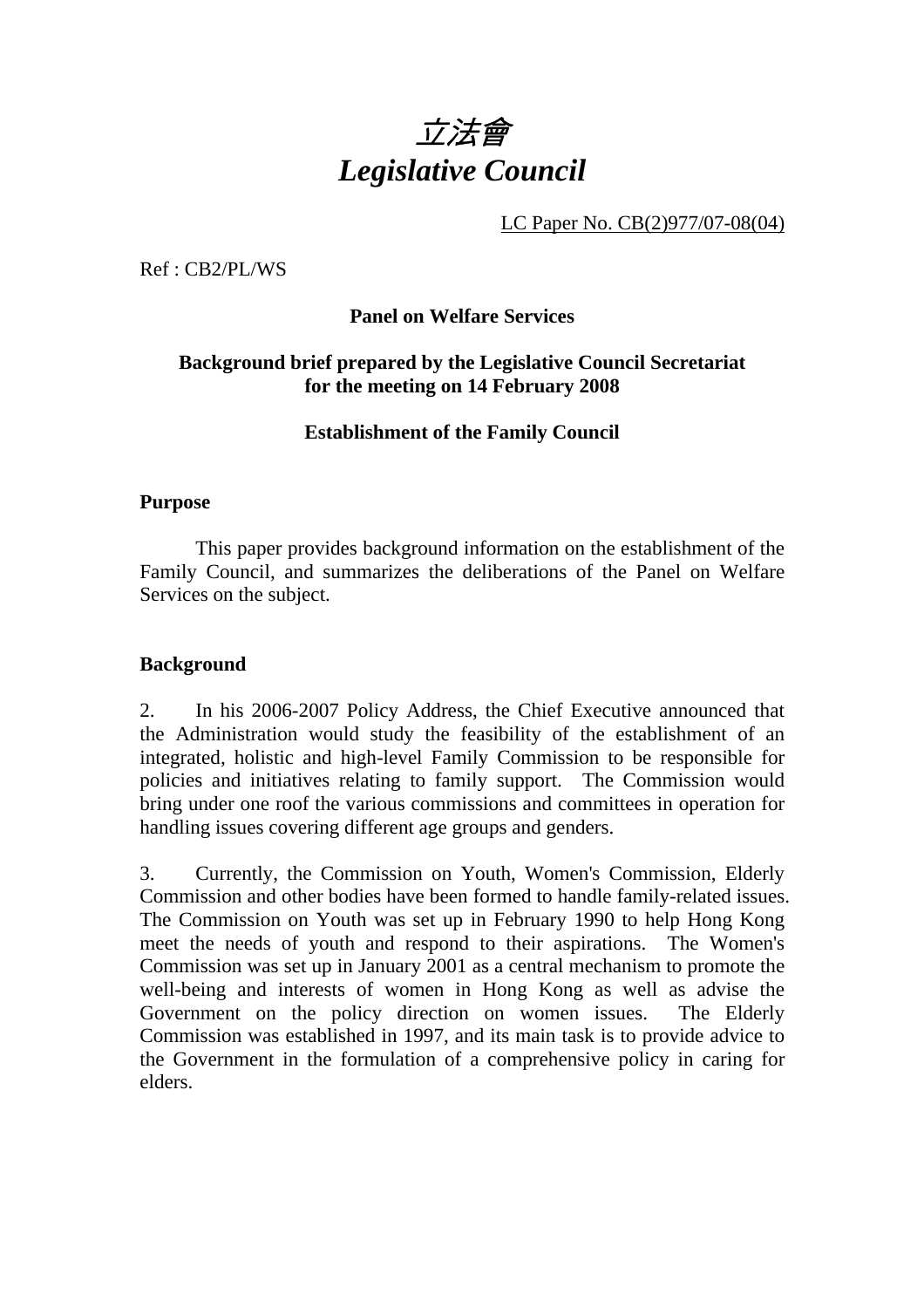# **Deliberations of the Panel**

4. The Panel on Welfare Services was briefed on the proposed establishment of a Family Commission by the Secretary for Health, Welfare and Food at the meeting on 13 October 2006.

5. Members were advised that the proposed Family Commission would study and address problems from a family, instead of individual perspective, with a view to taking a more holistic approach in supporting families. It would also address family problems from a cross-policy perspective.

6. In response to members on how the Administration would proceed to establish the proposed Family Commission, the Administration advised that the Health, Welfare and Food Bureau would take the lead in the study, with a view to examining the relationship between the proposed Family Commission and the Commission on Youth, Women's Commission, Elderly Commission and other bodies which were also handling family-related issues. The Administration would first study whether the establishment of a Family Commission could enhance the implementation of social policy and be conducive to building a harmonious community. It would also examine the need for re-organization and re-allocation of resources of existing commissions and committees.

7. Members were in support of the policy initiative to promote family harmony and considered that the Administration was on the right track to facilitate better coordination of cross-sectoral efforts on family matters. Some members, however, pointed out that the Administration should adopt a wider definition of family having regard to the fact that the types of family units were much more diversified nowadays and included, for example, single-parent families. They considered that the Administration should pay more attention to the needs of these non-traditional families in formulating family policies.

8. Members were also advised that the report on the study was expected to be finished by mid-2007, and a final decision would be made by the Third Term Government.

9. In his 2007-2008 Policy Address, the Chief Executive announced that a high-level Family Council (formerly known as the Family Commission) chaired by the Chief Secretary for Administration (CS) would be set up. At the briefing by the Secretary for Home Affairs on the Policy Address at the Panel meeting on 15 October 2007, members were advised that the Family Council would be established before the end of 2007-2008. The policy purview has since been placed under the Secretary for Home Affairs.

10. According to the Administration, it would adopt a holistic approach using the family as the framework of action in the formulation of policies and